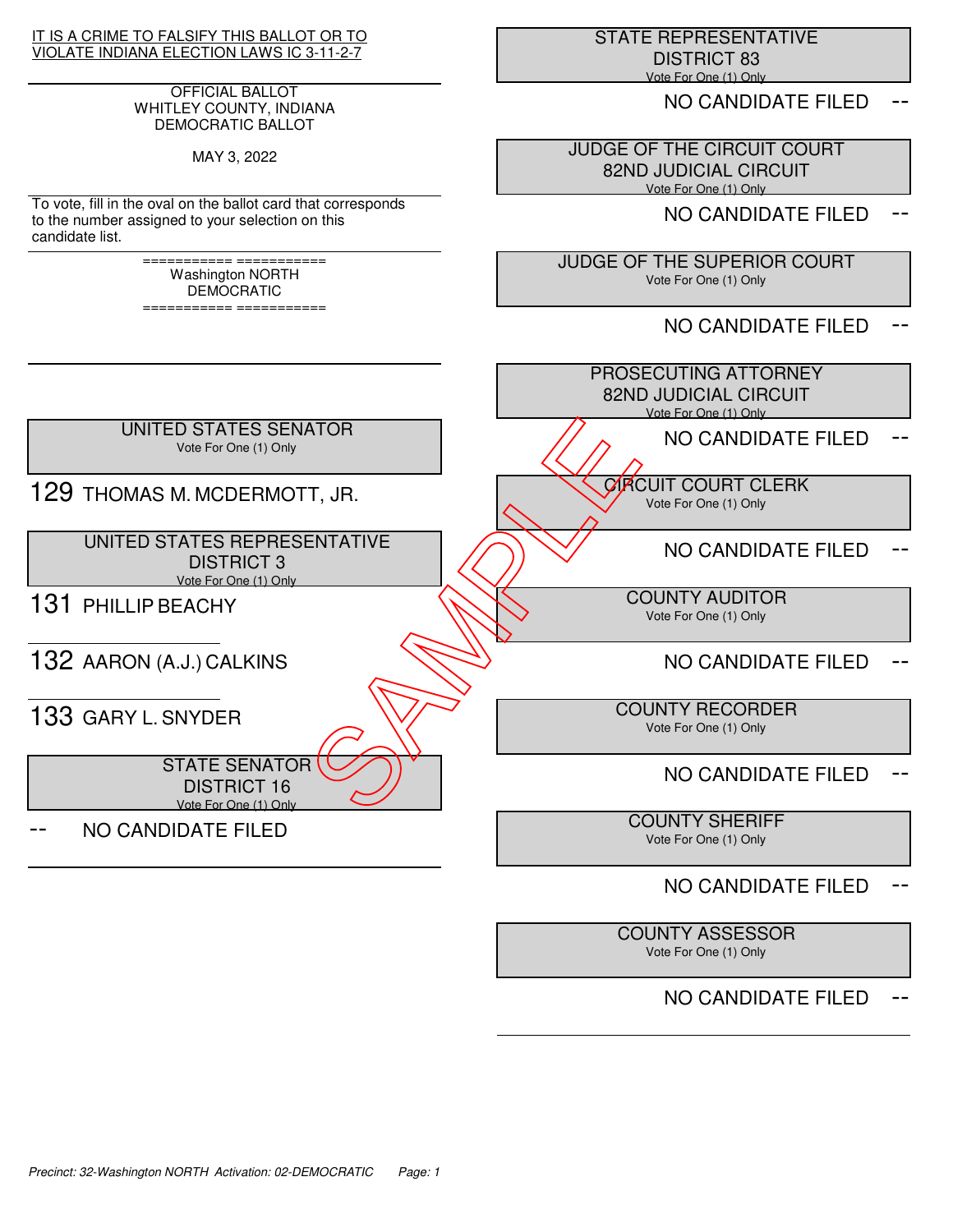#### COUNTY COMMISSIONER DISTRICT 2 Vote For One (1) Only

162 ISAAC J (IKE) BEAM

 COUNTY COUNCIL MEMBER DISTRICT 4 Vote For One (1) Only

## NO CANDIDATE FILED

 WASHINGTON TOWNSHIP TRUSTEE Vote For One (1) Only

### -- NO CANDIDATE FILED

 WASHINGTON TOWNSHIP BOARD MEMBER Vote For Three (3) Only

TES JOHN A HILLIGOSS